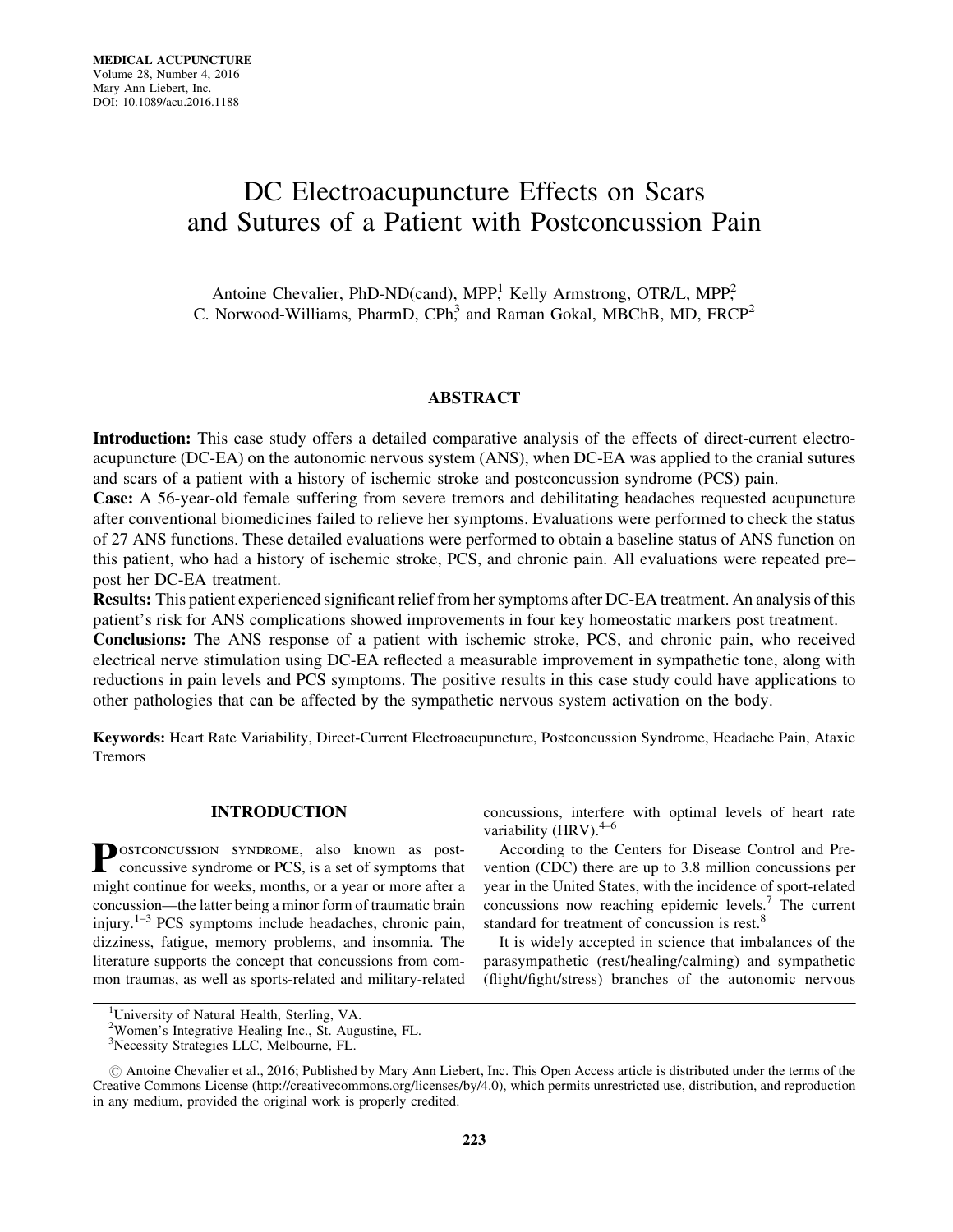system (ANS) are directly linked to pain and a wide variety of and diseases. $9-15$  The sympathetic nervous system (SNS) is designed to facilitate short-term survival by creating a cascade of neurophysiologic responses. However, it is the upregulation or persistent tone in this system that is believed to be related to PCS symptomology. $6-8$ 

Microcurrent therapies involve applying weak direct currents  $(80 \mu A-1 \text{ mA})$  and are now being increasingly recognized as adjuncts for pain relief and ANS regulation.<sup>16–20</sup>

Microcurrent, applied transcranially, has been documented as being effective for treating anxiety, depression, insomnia, chronic pain, $2^{1,22}$  and, previously, for posttraumatic brain injuries,  $23-25$  Microcurrent modulates cortical function and has been used to facilitate learning, alter behavioral performance, and improve impaired brain function.<sup>26–31</sup>

Studies of cranial sutures in adults have demonstrated a degree of movement, which contributes to the compliance and elasticity of the skull.<sup>32</sup> Trauma to the head physically moves the cranial bones, stressing cranial sutures and affecting the ANS adversely in a similar manner as scars.<sup>33</sup> Given that 80% of the fibers of the SNS go to the layers of the skin via the peripheral sympathetic fibers, these fibers' direct relationship to scars and cranial sutures is considered to be a major stressor of the ANS in patients who have PCSrelated pain.

Scars and trauma have long been recognized in neural therapy as a source of ANS upregulation.<sup>34–39</sup> It is theorized that damaged local cells lose their normal membrane potential, transmitting abnormal electric signals throughout the rest of the body via the  $ANS.^{40,41}$ 

This case study addresses how direct-current electroacupuncture (DC-EA) applied to sutures and scars influences ANS functioning and patient pain levels, when applied in a PCS treatment protocol. This is significant, as there is no consensus in the literature regarding the best practice for electrostimulation applied to patients with postconcussive symptomology. The purpose of this case report is to convey the effect of DC-EA on the ANS of a patient with symptoms of PCS.

#### CASE

# Presentation

A female client, G.G., suffering from severe tremors and debilitating headaches, presented for acupuncture treatment. G.G. was a 56-year-old, well-developed, wellnourished female in no apparent distress. Her weight was 72.3 kg, her height 170.2 cm, and her body mass index was 24.9.

G.G.'s medical history involved a major car crash, 25 years prior (1991), in which she reported having hit her head on a window and being diagnosed with a concussion. The severe headaches and tremors started soon after her sustained injury and were currently present most of the time but were accentuated with activity; this is also the presumed cause of her tremors. She had a previous surgical scar on her abdominal area from a Cesarean section in 1984, and a chest scar from a biopsy procedure in 1993. The severe headaches started after she suffered a thrombotic right cerebrovascular stroke 15 years prior in 2001. She had rehabilitative treatments for weakness in her left limbs and had no other disabilities.

She described having an aching pain at the bilateral frontal and corona capitis areas, with a Numeric Pain Rating Scale (NPRS) pain score of 7/10, and 10/10 on the ''top of her head."<sup>39-41</sup> She wore a scarf over the top of her head because of the severity of pain she experienced when anything—even wind—touched the top of her head. Her cerebellar ataxic tremors were so severe that they interfered with writing and fine motor skills, such as pulling items out of her purse or wallet. Recently prior to presentation, she had received a medical suggestion from a physician to have a brain stimulation device implanted, with the hope of decreasing the hand tremors. She also reported having a tight and stiff neck.

She was opposed to medication and preferred to manage her diet and exercise regimen. She avoided both alcohol and caffeine and reported a having a consistent routine of standard mealtimes and sleeping habits. She had not been taking any prescription medications, choosing only ibuprofen to manage her headaches. Her physical examination revealed an ataxic tremor but no other abnormalities; the diagnosis she was given was PCS with ataxic tremors that occurred post–ischemic stroke. No magnetic resonance imaging or computed tomography scanning was performed for her case. To date, she has not had any specific treatment for these symptoms. She gave informed consent to receiving the DC-EA treatment.

#### Treatment

DC-EA was applied simultaneously and bilaterally to acupuncture-trigger points located beside and along her cranial sutures and surgical scars using two $22,23$  Dolphin Neurostim (Acumed Medical LTD, Ontario, Canada) devices. These are U.S. Food and Drug Administration (FDA)– approved devices that are used to apply low-frequency, concentrated microcurrent stimulation (at 10K ohms) to relieve chronic pain.22,23 DC-EA application time was 30 seconds per point at approximately ½[[[inch mark]]]-intervals along the length of the scar-suture. As polarity of application is important, on one side of the scar-suture, the device was set to a negative pole (–) and on the other side of the scar-suture, the second device was set to a positive–negative pole (+/–). The intent of this methodology was to push a negatively charged current back and forth through a positively oriented suture or scar tissue. For this case study, all cranial sutures along with her two surgical scars, a transverse C-section scar, and a breast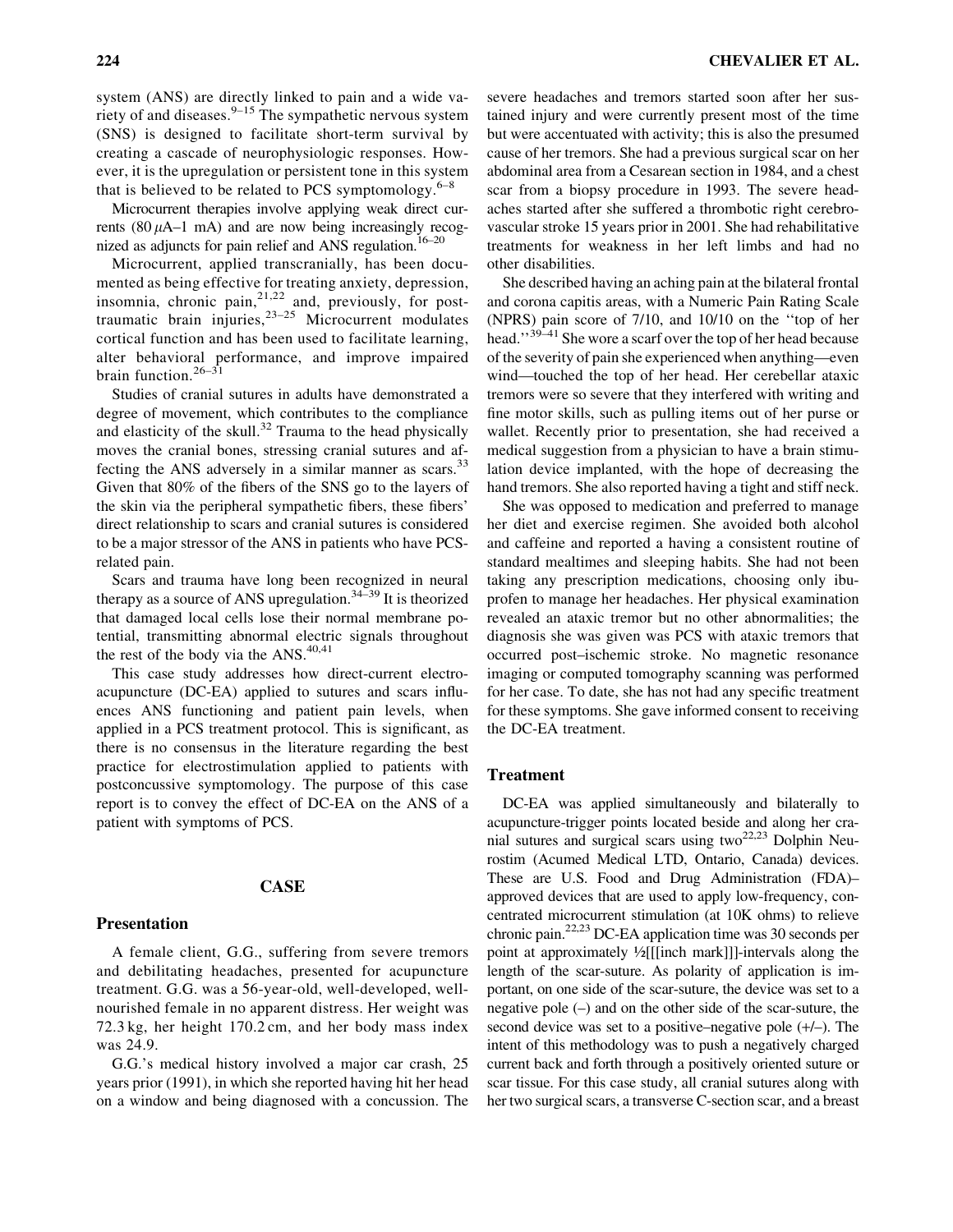biopsy scar were treated. This treatment was applied once to this patient.

ANS assessments were taken before and after electrostimulation with an ANS1 (Biosensor Equipment LLC, Houston TX), an FDA-approved device that is used to measure HRV, sympathetic, parasympathetic, adrenergic, and cardiovagal functions. The device enables a multimodal approach to assessing SNS, parasympathetic nervous system, and galvanic skin response functions through an autonomic nerve assessment, an arterial assessment, and an assessment of cardiometabolic markers. $42,43$  Measurements of 27 physiologic ''markers'' are included to place each patient measurement categorically into abnormal, borderline, and optimal goal columns.

The Numeric Pain Rating Scale (NPRS) was used to evaluate this patient's pain. The NPRS is an 11-point scale from 0 to 10, with 0 being no pain and 10 being the most intense pain imaginable.<sup>44–46</sup> The patient verbally selects a value that is most in line with the intensity of the pain that he or she has experienced in the last 24 hours, or the report will serve to rate pain experienced during a specific movement pattern or functional task. The NPRS has good sensitivity<sup>46</sup> and excellent test–retest reliability.

The objective data collection was aimed at revealing:

- (1) Whether or not DC-EA, when applied to sutures and scars, can modulate any variables within the ANS and scoring on the NPRS pain scale for a patient with PCS-related pain.
- (2) Whether or not DC-EA is a valid option for nonpharmacologic pain management of PCS-related pain and symptoms.

# RESULTS

G.G. reported a significant reduction in pain symptoms after treatment. Her initial report of a 7/10 severe baseline headache pain improved to ''0'' upon completion of the treatment and was reported during the post-test assessment. She also reported a 0/10 pain level when touching the top of her head and a loose and unrestricted neck. There was resolution of her presenting ataxic tremors. Six months later, at this writing, her headache and tremor symptoms have not returned, and she has not taken any headache medication since the DC-EA treatment (Table 1). Her neurologist commented to her that it appeared, according to her physical symptoms, that she was 93% improved from his baseline stroke assessment. Moreover, she has not taken any headache medication since the DC-EA application.

### ANS Pre–Post Chart Results

Improvements were evident in all indicators of ANS function. The medical data related to the ANS improved, going from borderline into the optimal goal range.

Table 1. G.G.'s NPRS Pain Score Pre- and Post-DC EA Treatment Showing Dramatic Improvement in All Scores

| NPRS Pain Scale       | Pre-DC EA<br>Treatment | Post-DC EA<br><b>Treatment</b> |
|-----------------------|------------------------|--------------------------------|
| Headaches             | 7/10                   | 0/10                           |
| Touch top of head     | 10/10                  | 0/10                           |
| Tight/restricted neck | Tight                  | Loose/no restrictions          |
| Severe ataxic tremors | Severe                 | None                           |

NPRS, Numeric Pain Rating Scale, DC EA, direct current electroacupuncture.

The autonomic nerve assessment was focused upon four key homeostatic markers in the analysis of risk for ANS complications: (1) HRV, for which a straightforward and useful metric is the standard deviation of all normal R–R intervals (those measured between consecutive sinus beats on a Holter electrocardiogram); (2) the Stress Index; (3) Standard Deviation of All Normal to Normal (SDANN) results; and (4) a high-frequency (HF) indicator of parasympathetic vagal nerve activity. ANS dysfunction risk is based upon HRV analysis at rest, and it comprises ANS activity and balance of the SNS and ANS. Details on these markers is provided in the sections below.

#### (1) HRV

Total power has been determined to be the main indicator of ANS activity and is reflective of variations in time intervals between heartbeats, known as HRV. Lower than normal HRV values are associated with negative outcomes in heart disease and increased risk for diabetic neuropathy. $47$ The results of G.G.'s ANS evaluation, post application of DC-EA, showed distinct differences in outcomes (Fig. 1), with marked improvement in the HRV scores after DC stimulation was applied to the noted sutures-scars.

Low total power values could indicate a sedentary lifestyle and might indicate a need to increase physical activity. G.G.'s marked improvement in this value would indicate a significantly improved ANS response, compared to baseline and minimal target values, and should reflect an improvement in exercise tolerance and general health.

#### (2) Stress Index

This index is used to measure cardiac muscle oxygen demand related to heart work. The Stress Index is correlated with C-reactive protein (cRP) and is a marker of sympathetic failure. $48$  cRP is produced by the liver and increases with inflammation. HRV reflects the adaptability of the body to daily internal and external stressors that influence ANS function directly, as well as the stress the body is experiencing at the present time. High values indicate a risk for heart disease. Although G.G.'s values were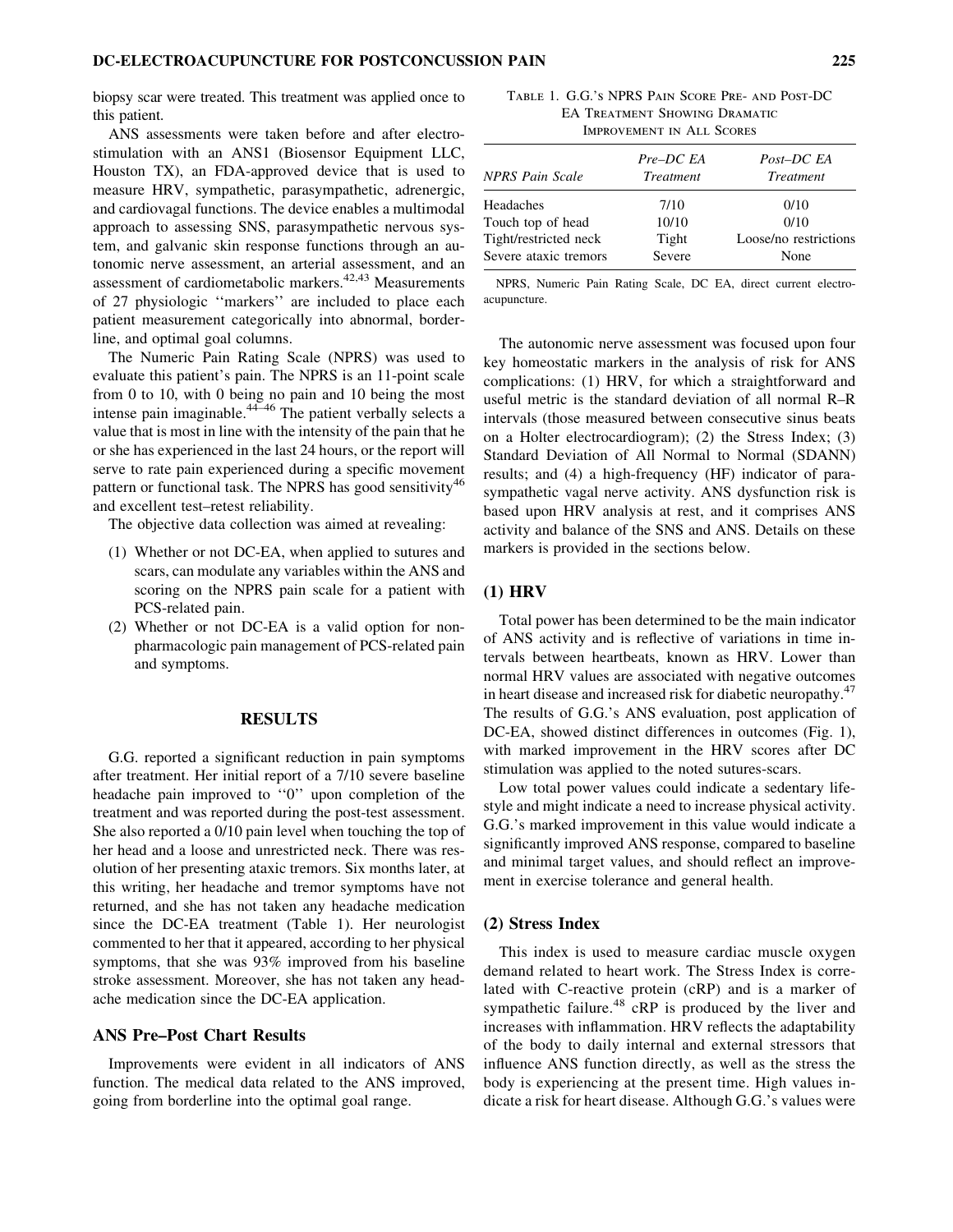

FIG. 1. Patient G.G.'s heart rate variability (HRV)—total power. This parameter showed a marked (91%) improvement. HRV normal is  $\geq$ 780 units. DC-EA, direct current electroacupuncture.

below range to begin with, improvement for this indicator represented a marked improvement of her SNS (i.e., sympathetic downregulation), and subsequently, a reduction in her risk for heart disease if the improvement were to prove sustainable (Fig. 2).

# (3) SDANN

The SDANN is a measure of ANS activity and  $V_0$ (maximum oxygen consumption in the muscles).<sup>49</sup> A low number indicates a sedentary lifestyle, with higher numbers primarily seen in athletes. Improvement in this marker would also imply an increased capacity for endurance, with a lower number reflecting the opposite response to physical activity. G.G.'s improvement in this indicator represents a marked downregulation and improvement of her SNS, as well as a subsequent increase in muscle oxygenation and exercise tolerance (Fig. 3).

# (4) HF Indicator of Parasympathetic Vagal Nerve Activity

Vagal tone is an internal biologic process referring to the activity of the vagus nerve, which serves as the key



FIG. 2. Patient G.G.'s Stress Index showed a 20% reduction post direct-current electroacupuncture (DC-EA), although the pre level was below normal  $( \leq 180 \text{ units})$  for this index.



FIG. 3. Patient G.G.'s Standard Deviation of All Normal to Normal (SDANN) showed a 15.5% improvement from 31 to 37 units. Normal SDANN is  $\geq 40$  units. DC-EA, direct current electroacupuncture.

Muscle SDANN (VO2) Increased 15.5%

component of the parasympathetic branch of the ANS. Research suggests that decreased vagal activity or tone is associated with increased stress vulnerability and poor health.<sup>50</sup> A low value (< 220), suggests sympathetic system predominance and possibility of stress or mental anxiety. GG's baseline value for this indicator was below the established target for healthy ANS balance, yet improvement was reflected with DC-EA appearing to have an impact towards the goal of achieving optimal value (Fig. 4).

# DISCUSSION

Sympathetic upregulation often results in stress and pain, which can make daily life miserable and lead to significantly impaired physical health. $51,52$  Both can be difficult to understand and, up to now, even harder to measure. Technology, such as advanced autonomic testing, can now provide real-time scientific evidence regarding the inner workings of human nervous systems in ill-health and disease,  $53-55$  permitting collection of quantifiable data for the scientific study and education.



FIG. 4. Patient G.G.'s high-frequency (HF) vagal/parasympathetic activity showed an increase of 20% with a normal value of  $\geq$ 220 units. DC-EA, direct current electroacupuncture.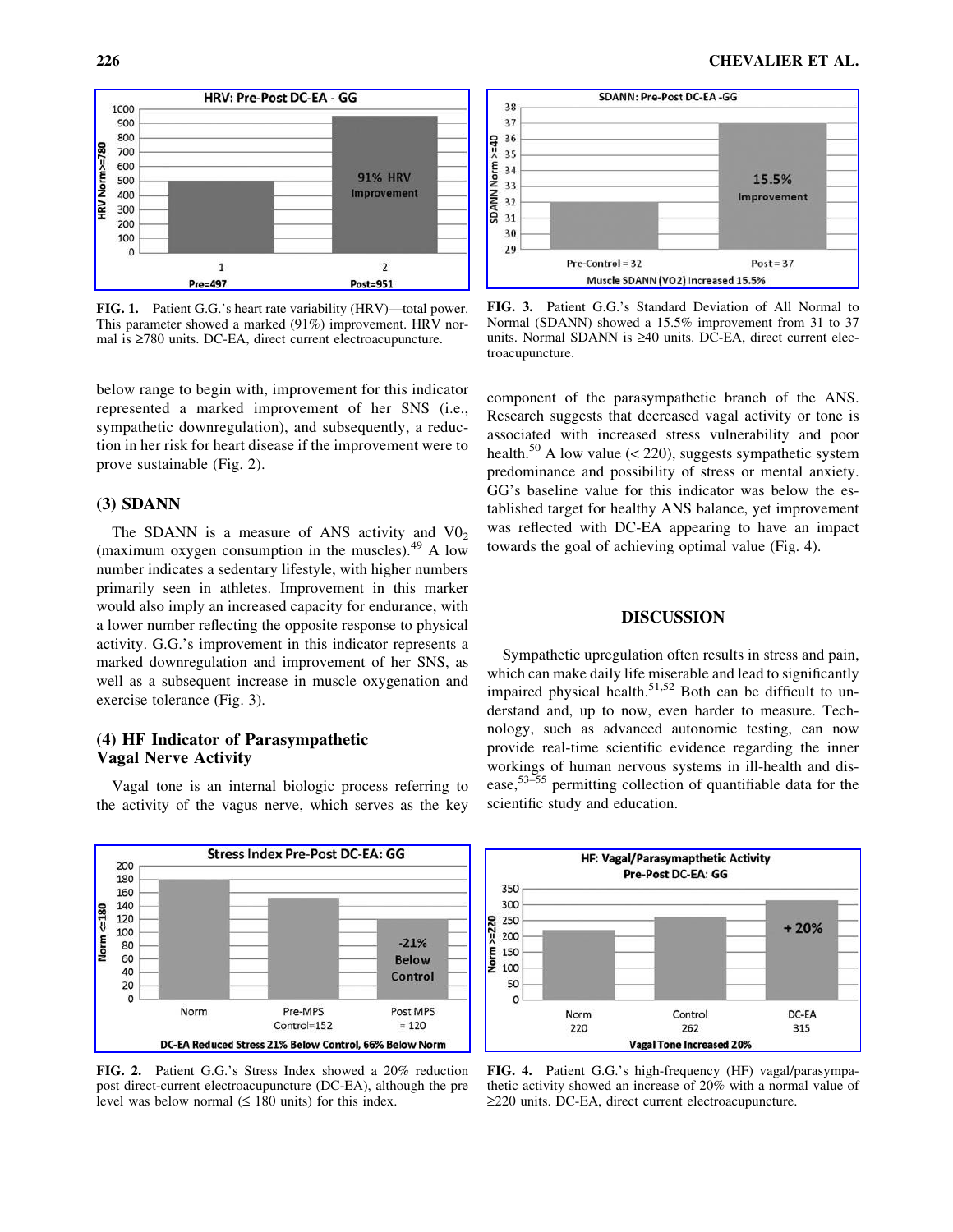#### DC-ELECTROACUPUNCTURE FOR POSTCONCUSSION PAIN 227

The data in this case study clearly showed that application of DC-EA improved the patient's health significantly. She reported severe headache (7/10), head pain (10/10), and ataxic tremors prior the DC-EA treatment, and her pain scores and hand tremors were reduced to nil (0) after DC-EA application to her suture-scars.

DC-EA also restored a more normal physiologic state throughout the patient's various nervous systems. There was marked improvement in her HRV Total Power score with DC-EA applied to acupuncture trigger points located beside sutures and scars. The patient's improvements in values would indicate a significantly improved ANS response, compared to baseline and minimal target values, and should reflect an improvement in exercise tolerance and general health. The improvement in the Stress Index represents a marked improvement of her SNS (i.e., downregulation) and, subsequently, a reduction in her risk for heart disease if the improvement were to persist. G.G.'s improvement in the SDANN suggests an improved tolerance to exercise. Her increased HF indicator of parasympathetic vagal nerve activity represents improved vagal–parasympathetic activity. Given that her pain and tremor symptomology have not returned 6 months post treatment, the positive outcomes of this case study suggest ANS regulation of PCS-related pain may help relieve PCS related symptoms.

It is suggested that a low-amplitude DC current mimics human biocellular communications, and its application may create a shift or change in cellular membrane configuration, producing a bodywide therapeutic effect. These biochemical processes might provide a plausible explanation for the prolonged autonomic modulation after the DC microcurrent; this is an area where future research is required.

# **CONCLUSIONS**

The current case study showed that DC-EA provided overall improvements in HRV, parasympathetic, and cardiometabolic markers, with subsequent long-term improvements in the patient's ataxic tremors and pain levels, suggesting a possible future role for DC-EA in the management of PCS, stroke, or stress-related diseases. Chronic PCS pain can limit quality of life, and restrict work and social engagement, and is often blamed for the development of drug dependencies of various forms. The changes produced in the ANS functions help validate the potential application of DC-EA to cranial sutures and scars as an option for clinicians treating patients with PCS-related chronic pain. However, further investigation is warranted with a much-larger focus group to confirm these results and to assess their duration.

# AUTHOR DISCLOSURE STATEMENT

No competing financial conflicts exist.

# **REFERENCES**

- 1. Mayoclinic.com. Diseases and Conditions: Post Concussion Syndrome. Online document at: www.mayoclinic.com/health/ post-concussion-syndrome/DS01020 Accessed June 27, 2016.
- 2. McHugh T, Laforce R, Gallagher P, Quinn S. Diggle P, Buchanan L. Natural history of the long-term cognitive, affective, and physical sequelae of a minor traumatic brain injury. [Brain Cogn](http://online.liebertpub.com/action/showLinks?pmid=16646125). 2006;60(2):209–211.
- 3. Mittenberg W, Strauman S. Diagnosis of mild head injury and the postconcussion syndrome. [J Head Trauma Rehabil](http://online.liebertpub.com/action/showLinks?pmid=10739967&crossref=10.1097%2F00001199-200004000-00003). 2000; 15(2):783–791.
- 4. Barr WB, Prichep LS, Chabot R, Powell MR, McCrea M. Measuring brain electrical activity to track recovery from sport-related concussion. [Brain Inj.](http://online.liebertpub.com/action/showLinks?pmid=22107157&crossref=10.3109%2F02699052.2011.608216) 2012;26(1):58-66.
- 5. Baugley IJ, Heriseanu RE, Felmingham KL, Camerson ID. Dysautonomia and heart rate variability following severe traumatic brain injury. [Brain Inj](http://online.liebertpub.com/action/showLinks?pmid=16716989&crossref=10.1080%2F02699050600664715). 2006;20(4):437–444.
- 6. Blechert J, Michael, T, Grossman P, Lajtman, M, Wilhelm, FH. Autonomic and respiratory characteristics of post traumatic stress disorder and panic disorder. [Psychosom Med.](http://online.liebertpub.com/action/showLinks?pmid=17991823&crossref=10.1097%2FPSY.0b013e31815a8f6b) 2007;69:935–943.
- 7. Centers for Disease Control and Prevention. National Center for Injury Prevention and Control, Division of Unataxical Injury Prevention. Online document at: www.cdc.gov/injury/ about/ Accessed June 27, 2016.
- 8. Moser RS, Glatts C, Schatz P. Efficacy of immediate and delayed cognitive and physical rest for treatment of sportsrelated concussion. [J Pediatr](http://online.liebertpub.com/action/showLinks?pmid=22622050&crossref=10.1016%2Fj.jpeds.2012.04.012). 2012;161(5):922–926.
- 9. Vinik AI, Maser RE, Ziegler D. Autonomic imbalance: Prophet of doom or scope for hope? [Diabet Med](http://online.liebertpub.com/action/showLinks?pmid=21569084&crossref=10.1111%2Fj.1464-5491.2010.03184.x). 2011;28(6):643–651.
- 10. Marsland AL, Bachen EA, Cohen S, Rabin B, Manuck SB. Stress, immune reactivity and susceptibility to infectious disease. [Physiol Behav](http://online.liebertpub.com/action/showLinks?pmid=12527024&crossref=10.1016%2FS0031-9384%2802%2900923-X). 2002;77(4–5):711–716.
- 11. Hayano J, Yamada A, Mukai S, et al. Severity of coronary atherosclerosis correlates with the respiratory component of heart rate variability. [Am Heart J](http://online.liebertpub.com/action/showLinks?pmid=2008828&crossref=10.1016%2F0002-8703%2891%2990664-4). 1991;121(4[pt1]):1070-1079.
- 12. Bigger JT Jr, La Rovere MT, Steinman RC, Fleiss JL, Rottman JN, Rolnitzky LM, Schwartz PJ. Comparison of baroreflex sensitivity and heart period variability after myocardial infarction. [J Am Coll Cardiol](http://online.liebertpub.com/action/showLinks?pmid=2809012&crossref=10.1016%2F0735-1097%2889%2990390-2). 1989;14(6):1511–1158.
- 13. Carney RM, Saunders RD, Freedland KE, Stein P, Rich MW, Jaffe AS. Association of depression with reduced heart rate variability in coronary artery disease. [Am J Cardiol](http://online.liebertpub.com/action/showLinks?pmid=7677077&crossref=10.1016%2FS0002-9149%2899%2980155-6). 1995; 76(8):562–564.
- 14. Spallone V, Ziegler O, Freeman R, et al.; Toronto Consensus Panel on Diabetic Neuropathy. Cardiovascular autonomic neuropathy in diabetes: Clinical impact, assessment, diagnosis, and management. [Diabetes Metab Res Rev](http://online.liebertpub.com/action/showLinks?pmid=21695768&crossref=10.1002%2Fdmrr.1239). 2011;27(7):639-653.
- 15. Lewis JE, Lantigua L, Atlas SE, et al. A cross-sectional assessment to detect type 2 diabetes with endothelial and autonomic nervous system markers using a novel system. [J Diabetes](http://online.liebertpub.com/action/showLinks?pmid=25530952&crossref=10.1186%2Fs40200-014-0118-x) [Metab Disord.](http://online.liebertpub.com/action/showLinks?pmid=25530952&crossref=10.1186%2Fs40200-014-0118-x) 2014;13(1):118.
- 16. Poltawski L, Watson T. Bioelectricity and microcurrent therapy for tissue healing—a narrative review. [Phys Ther Rev.](http://online.liebertpub.com/action/showLinks?crossref=10.1179%2F174328809X405973) 2009;14(2):104–114.
- 17. Cheng N, Van Hoof H, Bockx E, et al. The effects of electric currents on ATP generation, protein synthesis, and membrane transport in rat skin. [Clin Orthop Relat Res](http://online.liebertpub.com/action/showLinks?pmid=7140077). 1982;171:264-272.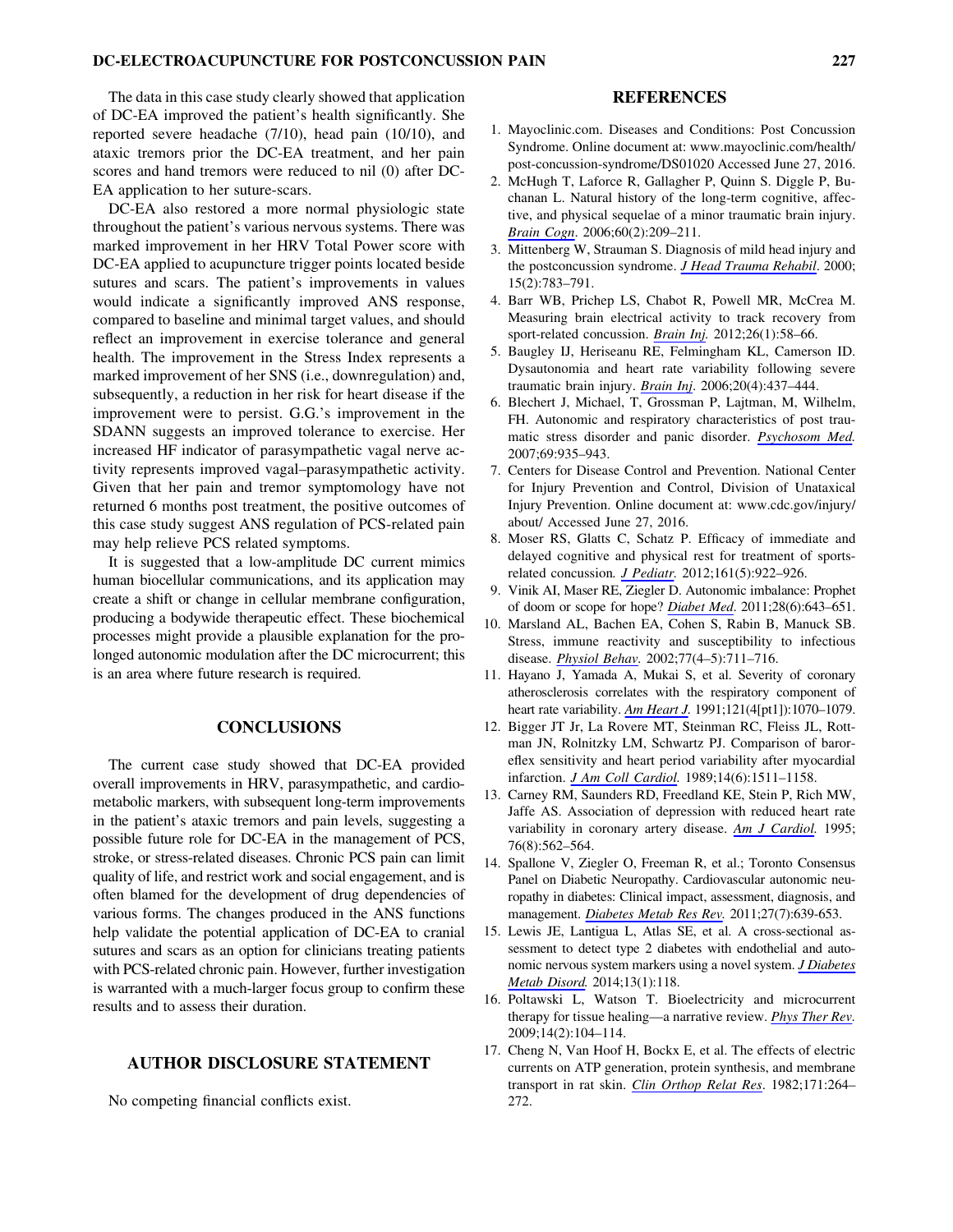- 18. McMakin C. Microcurrent therapy: A novel treatment method for chronic low back myofascial pain. [J Bodyw Movement](http://online.liebertpub.com/action/showLinks?crossref=10.1016%2Fj.jbmt.2003.12.006) [Ther](http://online.liebertpub.com/action/showLinks?crossref=10.1016%2Fj.jbmt.2003.12.006). 2004;8(2):143–153.
- 19. Armstrong K. Electro-Therapy Exposed. Rehabpub. 2016. Online document at: www.rehabpub.com/2016/01/electroTherapyexposed. Accessed June 12, 2016.
- 20. Department of Health and Human Services. Dolphin DC-EA, FDA 510K. Online document at: www.accessdata.fda.gov/ cdrh\_docs/pdf13/K133789.pdf Accessed June 22, 2016.
- 21. Zaghi S, Acar M, Hultgren B, Boggio PS, Fregni F. Noninvasive brain stimulation with low-intensity electrical currents: Putative mechanisms of action for direct and alternating current stimulation. [Neuroscientist](http://online.liebertpub.com/action/showLinks?pmid=20040569&crossref=10.1177%2F1073858409336227). 2010;16(3):285–307.
- 22. Kirsch DL, Nichols F. Cranial electrotherapy stimulation for treatment of anxiety, depression, and insomnia. [Psychiatr](http://online.liebertpub.com/action/showLinks?pmid=23538086&crossref=10.1016%2Fj.psc.2013.01.006) [Clin North Am](http://online.liebertpub.com/action/showLinks?pmid=23538086&crossref=10.1016%2Fj.psc.2013.01.006). 2013;36(1):169–176.
- 23. Boggio PS, Bermpohl F, Vergara AO, et al. Go–no-go task performance improvement after anodal transcranial DC stimulation of the left dorsolateral prefrontal cortex in major depression. [J Affect Disord.](http://online.liebertpub.com/action/showLinks?pmid=17166593&crossref=10.1016%2Fj.jad.2006.10.026) 2007;101(1–3):91–98.
- 24. Childs A, Crismon M. The use of cranial electrotherapy stimulation in post-traumatic amnesia: A report of two cases. [Brain](http://online.liebertpub.com/action/showLinks?pmid=3262394&crossref=10.3109%2F02699058809150948) [Inj](http://online.liebertpub.com/action/showLinks?pmid=3262394&crossref=10.3109%2F02699058809150948). 1988;2(3):243–247.
- 25. Michals M, Crismon M, Misko J, Childs A. A double-blind, sham controlled evaluation of cranial electrotherapy stimulation in posttraumatic memory impairment. [J Head Trauma](http://online.liebertpub.com/action/showLinks?crossref=10.1097%2F00001199-199312000-00008) [Rehabil.](http://online.liebertpub.com/action/showLinks?crossref=10.1097%2F00001199-199312000-00008) 1993;8(4):77–86.
- 26. Nitsche MA, Schauenburg A, Lang N, Liebetanz D, Exner C, Paulus W, Tergau F. Facilitation of implicit motor learning by weak transcranial direct current stimulation of the primary motor cortex in the human. [J Cogn Neurosci](http://online.liebertpub.com/action/showLinks?pmid=12803972&crossref=10.1162%2F089892903321662994). 2003;15(4):619– 626.
- 27. Uy J, Ridding MC. Increased cortical excitability induced by transcranial DC and peripheral nerve stimulation. *[J Neurosci](http://online.liebertpub.com/action/showLinks?pmid=12906948&crossref=10.1016%2FS0165-0270%2803%2900142-0)* [Methods](http://online.liebertpub.com/action/showLinks?pmid=12906948&crossref=10.1016%2FS0165-0270%2803%2900142-0). 2003;127(2):193–197.
- 28. Kincses TZ, Antal A, Nitsche MA, Ba´rtfai O, Paulus W. Facilitation of probabilistic classification learning by transcranial direct current stimulation of the prefrontal cortex in the human. [Neuropsychologia](http://online.liebertpub.com/action/showLinks?pmid=14615081&crossref=10.1016%2FS0028-3932%2803%2900124-6). 2004;42(1):113–117.
- 29. Antal A, Kincses TZ, Nitsche MA, Bártfai O, Paulus W. Excitability changes induced in the human primary visual cortex by transcranial direct current stimulation: Direct electrophysiological evidence. [Invest Ophthalmol Vis Sci](http://online.liebertpub.com/action/showLinks?pmid=14744917&crossref=10.1167%2Fiovs.03-0688). 2004;45(2):702– 707.
- 30. Boggio PS, Ferrucci R, Rigonatti SP, Covre P, Nitsche M, Pascual-Leone A, Fregni F. Effects of transcranial direct current stimulation on working memory in patients with Parkinson's disease. [J Neurol Sci](http://online.liebertpub.com/action/showLinks?pmid=16843494&crossref=10.1016%2Fj.jns.2006.05.062). 2006;249(1):31–38.
- 31. Boggio PS, Khoury LP, Martins DC, Martine OE, de Macedo EC, Fregni F. Temporal cortex direct current stimulation enhances performance on a visual recognition memory task in Alzheimer's disease. [J Neurol Neurosurg Psychiatr](http://online.liebertpub.com/action/showLinks?pmid=18977813&crossref=10.1136%2Fjnnp.2007.141853). 2009; 80(4):444–447.
- 32. Boundless Anatomy and Physiology. Unique Features of the Skull: Sutures. Online document at: www.boundless.com/ physiology/textbooks/boundless-anatomy-and-physiology Accessed March 12, 2016.
- 33. Fregni F, Boggio PS, Lima MC, et al. A sham-controlled, phase II trial of transcranial direct current stimulation for the

treatment of central pain in traumatic spinal cord injury. [Pain](http://online.liebertpub.com/action/showLinks?pmid=16564618&crossref=10.1016%2Fj.pain.2006.02.023). 2006;122(1–2):197–209.

- 34. Kidd RF. Interference fields. In: Neural Therapy. Renfrew, Ontario, Canada: Custom Printers of Renfrew Ltd.; 2005, pp. 24–40.
- 35. Williams L. Blocks to healing: Chronic dominant foci. In: Radical Medicine: Cutting-Edge Natural Therapies That Treat the Root Causes of Disease. Rochester, VT: Healing Arts Press; 2007:402–420.
- 36. Brook M. The Importance of Scar Tissue Release Therapy. Massage Today.2009;9(6). Online document at: www.massage today.com/mpacms/mt/article.php?id=14020 Accessed April 24, 2013.
- 37. Baker R, Urso-Baiarda F, Linge C, Grobbelaar A. Cutaneous scarring: A clinical review. *[Dermatol Res Pract](http://online.liebertpub.com/action/showLinks?pmid=20585482).* 2009;2009: 625376.
- 38. Defalque RJ. Painful trigger points in surgical scars. [Anesth](http://online.liebertpub.com/action/showLinks?pmid=7200742&crossref=10.1213%2F00000539-198206000-00008) [Analg](http://online.liebertpub.com/action/showLinks?pmid=7200742&crossref=10.1213%2F00000539-198206000-00008). 1982;61(6):518–520.
- 39. Dosch P. Manual of Neural Therapy According to Huneke, 11th ed. Stuttgart, Germany: Haug Publishers; 1984.
- 40. Hauser R. Prolo Your Pain Away: Curing Chronic Pain with Prolotherapy. Oak Park, IL: Beulah Land Press; 1998.
- 41. Fischer L. Neurotherapy after Huneke [in German]. Stuttgart: Hippokrates Verlag; 1998.
- 42. Gibbons CH, Cheshire Jr. PW, Fife TD. Model Coverage Policy: Autonomic Testing. American Academy of Neurology. September 2, 2014. Online document at: www.aan.com/ uploadedFiles/Website\_Library\_Assets/Documents/3.Practice\_ Management/1.Reimbursement/1.Billing\_and\_Coding/5.Cov erage\_Policies/14%20Autonomic%20Testing%20Policy%20 v001.pdf Accessed June 12, 2016.
- 43. Pop-Busui R, Evans GW, Gerstein HC, et al.; Action to Control Cardiovascular Risk in Diabetes Study Group. Effects of cardiac autonomic dysfunction on mortality risk in the Action to Control Cardiovascular Risk in Diabetes (AC-CORD) trial. [Diabetes Care](http://online.liebertpub.com/action/showLinks?pmid=20215456&crossref=10.2337%2Fdc10-0125). 2010;33(7):1578–1584.
- 44. Williamson A, Hoggart B. Pain: A review of three commonly used pain rating scales. *[J Clin Nurs](http://online.liebertpub.com/action/showLinks?pmid=16000093&crossref=10.1111%2Fj.1365-2702.2005.01121.x)*. 2005;14(7):798-804.
- 45. Jensen MP, McFarland CA. Increasing the reliability and validity of pain intensity measurement in chronic pain pa-tients. [Pain](http://online.liebertpub.com/action/showLinks?pmid=8309709&crossref=10.1016%2F0304-3959%2893%2990148-I). 1993;55(2):195-203.
- 46. Hawker GA, Mian S, Kendzerska T, French M. Measures of adult pain: Visual Analog Scale for Pain (VAS Pain), Numeric Rating Scale for Pain (NRS Pain), McGill Pain Questionnaire (MPQ), Short-Form McGill Pain Questionnaire (SF-MPQ), Chronic Pain Grade Scale (CPGS), Short Form-36 Bodily Pain Scale (SF-36 BPS), and Measure of Intermittent and Constant Osteoarthritis Pain (ICOAP). [Arthritis Care Res](http://online.liebertpub.com/action/showLinks?crossref=10.1002%2Facr.20543) [\(Hoboken](http://online.liebertpub.com/action/showLinks?crossref=10.1002%2Facr.20543)). 2011;63(suppl11):S240–S252.
- 47. Eller NH. Total power and high frequency components of heart rate variability and risk factors for atherosclerosis.  $\underline{Au}$ [ton Neurosci](http://online.liebertpub.com/action/showLinks?pmid=16987712&crossref=10.1016%2Fj.autneu.2006.08.002). 2007;131(1–2):123–30.
- 48. Strang F, Schunkert H. C-reactive protein and coronary heart disease: All said-is not it? [Mediators Inflamm](http://online.liebertpub.com/action/showLinks?pmid=24808639&crossref=10.1155%2F2014%2F757123). 2014;2014: 757123.
- 49. Raj SR, Roach DE, Koshman M, Sheldon RS. Standard deviation of sequential five-minute R–R interval means (SDANN) is a prognostic marker, but not necessarily an autonomic marker. [J Am Coll Cardiol](http://online.liebertpub.com/action/showLinks?pmid=16979024&crossref=10.1016%2Fj.jacc.2006.06.042). 2006;48(6):1285–1286.